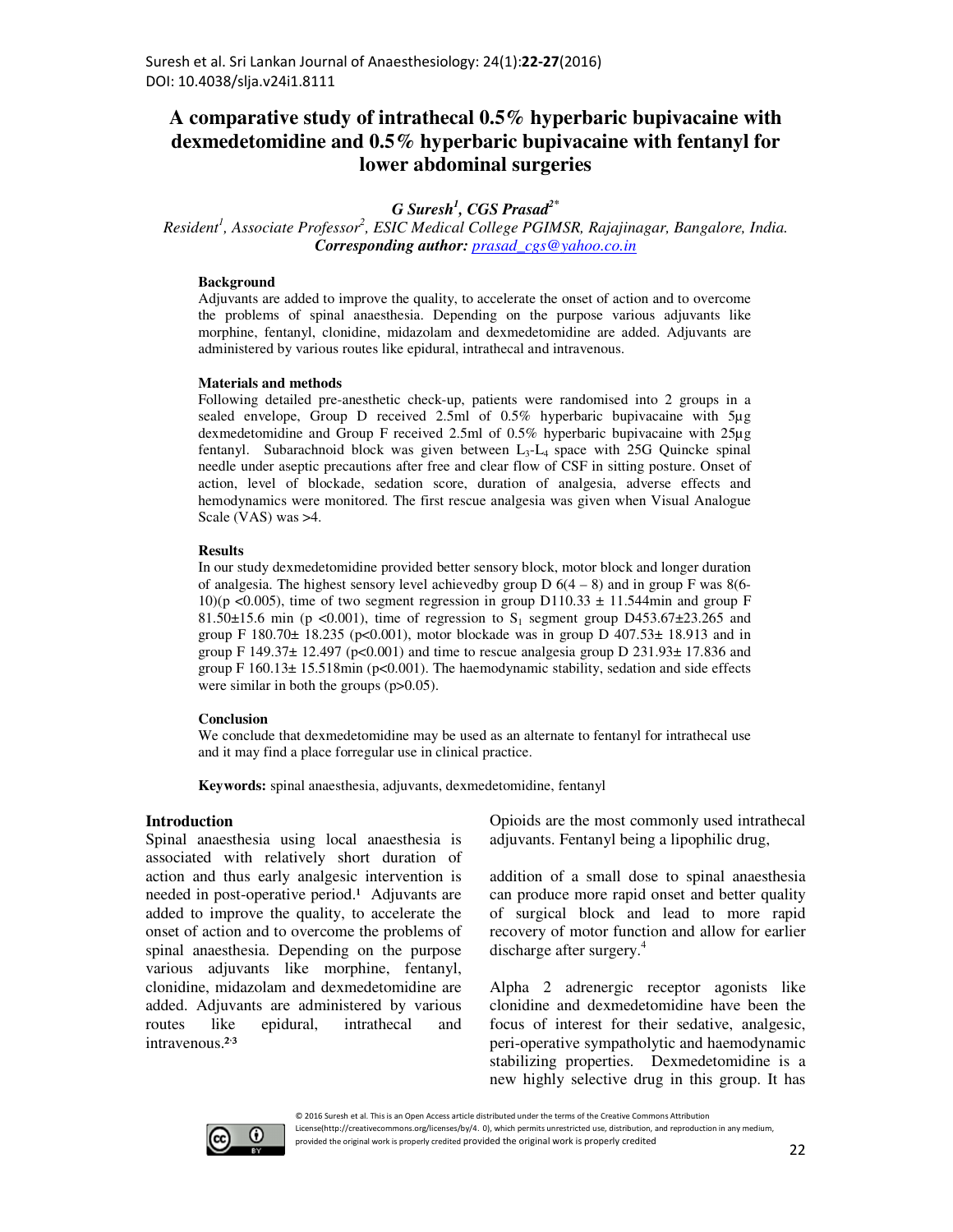been approved by food and drugs administration for short term sedation for mechanically ventilated ICU patients. No neurological defects have been reported till date in both human and animal studies during intrathecal or epidural use. Clonidine has been studied extensively than dexmedetomidine.<sup>1,5</sup>

This study is intended to compare intrathecal  $0.5\%$  hyperbaric bupivacaine with<br>dexmedetomidine and  $0.5\%$  hyperbaric dexmedetomidine and 0.5% hyperbaric bupivacaine with fentanyl for lower abdominal surgeries.

# **Materials and Methods**

A prospective randomized controlled study was conducted from January 2012 to December 2012 after obtaining the approval of Institutional Ethical Committee at ESIC-Medical College - PGIMSR, Rajajinagar, Bangalore. Data was collected from patients posted for lower abdominal surgeries in Department of Anaesthesiology, Pain and Critical Care. 60 patients were enrolled in this study, 30 in each group with below mentioned inclusion and exclusion criteria.

# **Inclusion criteria:**

- 1. American Society of Anaesthesiologists Grade 1 and 2 patients.
- 2. Age 20-60 years of either gender.
- 3. Patients undergoing lower abdominal surgeries.
- 4. Patients free from cardiac and respiratory dysfunction.

# **Exclusion criteria:**

- 1. American Society of Anaesthesiologists Grade 3 and 4 patients.
- 2. Patients with known contraindications for spinal anaesthesia.
- 3. Patients with haemodynamic instability.
- 4. Patient on antihypertensive and antidepressants.

# **Method of collection of data:**

Pre – anaesthetic evaluation was done on the day prior to surgery. A detailed history was noted and a complete general and systemic examination was done. On the day of surgery, after confirming the fasting status the patient was shifted to the operating room. The anaesthesia machine, oxygen delivery system was checked. Airways, crash cart and all resuscitation equipment and drugs were kept ready. The patient was connected to monitors which included 5lead ECG, NIBP,  $SpO<sub>2</sub>$ , HR and RR. The baseline readings were noted. Intravenous access secured with 18G cannula and preloaded with 500ml of lactated Ringer's solution.

The patients were randomly assigned into 2 groups, Group F and Group D in a sealed envelope. Group F: received 2.5ml of 0.5% hyperbaric bupivacaine with 0.5ml of 25mcg fentanyl, total of 3ml and Group D: received 2.5ml of 0.5% hyperbaric bupivacaine with 0.5ml of 5mcg dexmedetomidine, total of 3ml. The patient and observing anaesthesiologist were blinded to the drug group. Under strict aseptic precautions, spinal anaesthesia was carried out in sitting position. The time of injection (0 min) was noted and patient placed in supine position. After establishing adequate sensory and motor blockade, patient's bladder was catheterised and surgeons were asked to proceed with the surgery.

Vital signs like heart rate (HR), blood pressure(BP), saturation  $(SPO<sub>2</sub>)$ , and respiratory rate (RR) were noted every 5 minutes for first hour then every 10 minutes for next hour and later every 15 minutes thereon. Onset of sensory block defined as the time interval between administrations of the drug to the loss of pinprick sensation at the site of surgical incision. Level of maximal sensory blockade defined as the highest dermatomal level of sensory blockade achieved. Time taken for regression of 2 segments from maximal sensory blockade and time taken for regression to  $S_1$  sacral segments from maximal sensory blockade was noted. Motor block was assessed by using Bromage scale (Scale 1). The onset of motor blockade is defined as the time interval between administration of the drug to the inability to raise the extended legs, flex knees, ankle or move toes. Duration of motor blockade is taken when it regressed to Bromage 0.Sedation score was assessed by using Ramsay Sedation Score every 15 minutes after subarachnoid block till the end of procedure(Scale 2). Side effects during the entire procedure were noted and promptly treated. Hypotension defined as fall of systolic BP by 30% from basal recording was treated with mephentermine 6mg i.v. in incremental doses. Bradycardia defined as HR < 50 beats / min was treated with atropine 0.6 mg i.v. Nausea and vomiting was treated with on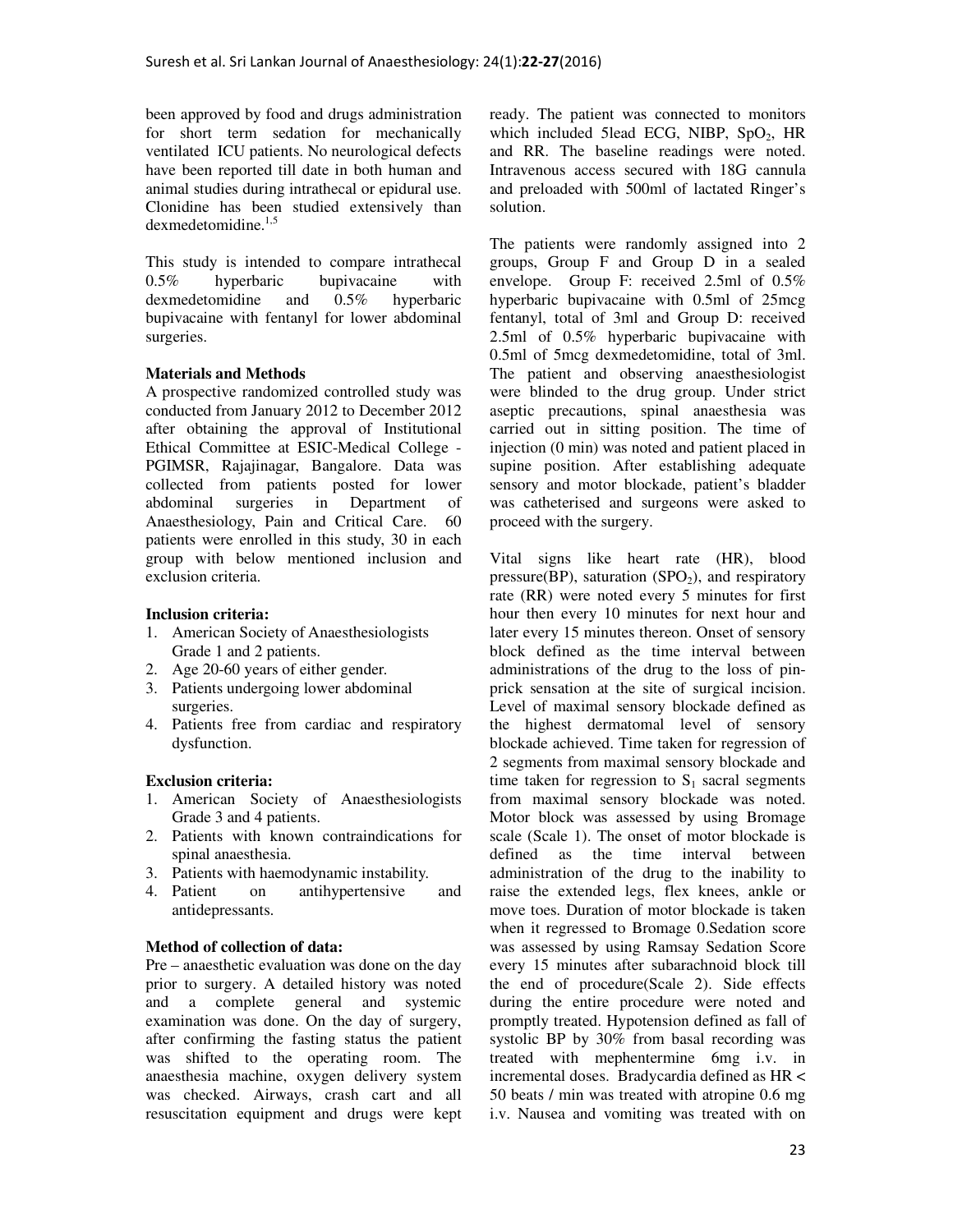dansetr on 4mg i.v. After the surgery, patients were monitored in the PACU for vitals like HR, BP, RR and  $SpO<sub>2</sub>$  every 15 minutes. The VAS score was used to assess pain. Time of rescue analgesia is defined as the time from sensory block to the time when patient complains of pain or VAS score of >3 (Scale 3). Injection tramadol 50mg i.v. was given as rescue analgesia. Once patients recovered from the sensory and motor blockade, they were shifted to postoperative ward.

### **Scales**

I. Modified Bromage Scale (1978) is used

to assess motor power: 0= Free movement of legs, feet with ability to raise extended legs.

1= Inability to raise extended legs, but able to move knees & feet.

2= Inability to raise extended legs or move knee. Able to move feet.

3= Inability to raise extended legs, flex knees, ankle or move toes

# **II. Ramsay sedation score**

# **Score Responsiveness**

- 1. Patient is anxious and agitated or restless or both
- 2. Patient is co-operative, oriented and tranquil
- 3. Patients respond to commands only
- 4. Patient exhibits brisk response to light glabellar tap or loud auditory stimulus
- 5. Patient exhibits a sluggish response to light glabellar tap or loud auditory stimulus
- 6. Patient exhibits no response.

# **III. VAS scale for pain assessment**



### **Statistical analysis**

In the present study to calculate the sample size, with 80% power ( $\beta$  error = 20%), 95% confidence ( $\alpha$  error = 5%) and to minimum detectable difference between the groups as 15 min, required a minimum of 28 subjects. Data was analysed using Statistical Package for Social Science SPSS V18 software. p-value< 0.05 was considered for statistical significance. Descriptive statistics of time for highest sensory level, blood pressure, respiratory rate, heart rate were analysed and presented with mean and standard deviation. Independent t test was used to compare the average time for highest sensory level, blood pressure, respiratory rate, heart rate between the groups at different time. Chi-square test was used to compare proportion of complications between the groups. Continuous covariates were compared using analysis of variance (ANOVA).

# **Results**

The demographic parameters of the patients like age, weight, height, type of surgery and gender in the study were comparable with a p value of  $>$ 0.05.

The sensory block in terms of highest sensory level achieved in group  $D_0(4-8)$  and in group F was  $8(6-10)$  (p  $\lt 0.005$ ), time of two segment regression in group  $D110.33 \pm 11.544$  min and group F  $81.50 \pm 15.6$  min (p <0.001), time of regression to  $S_1$  segment group D453.67±23.265min and group F 180.70± 18.235min (p<0.001) were statistically significant but time required to achieve the highest sensory level in group D was  $6.37 \pm 1.06$ and in group F was 6.52+1.90 min was comparable, which was not statistically significant ( $p > 0.05$ ).

The degree of motor block achieved in terms of time required for Bromage 3 in group D was5.71± 1.369min and in group F was5.41±1.69 min which was not statistically significant buttime required for regression to Bromage 0 in group D was 407.53±18.91min and in group F was 149.37±12 min which was statistically significant.  $(p < 0.001)$ 

Ramsay sedation score in both the groups was 3 which were not significant. (Table 1)

Side effects like vomiting, nausea, bradycardia, hypotension, pruritis and shivering were not statistically significant compared between the groups.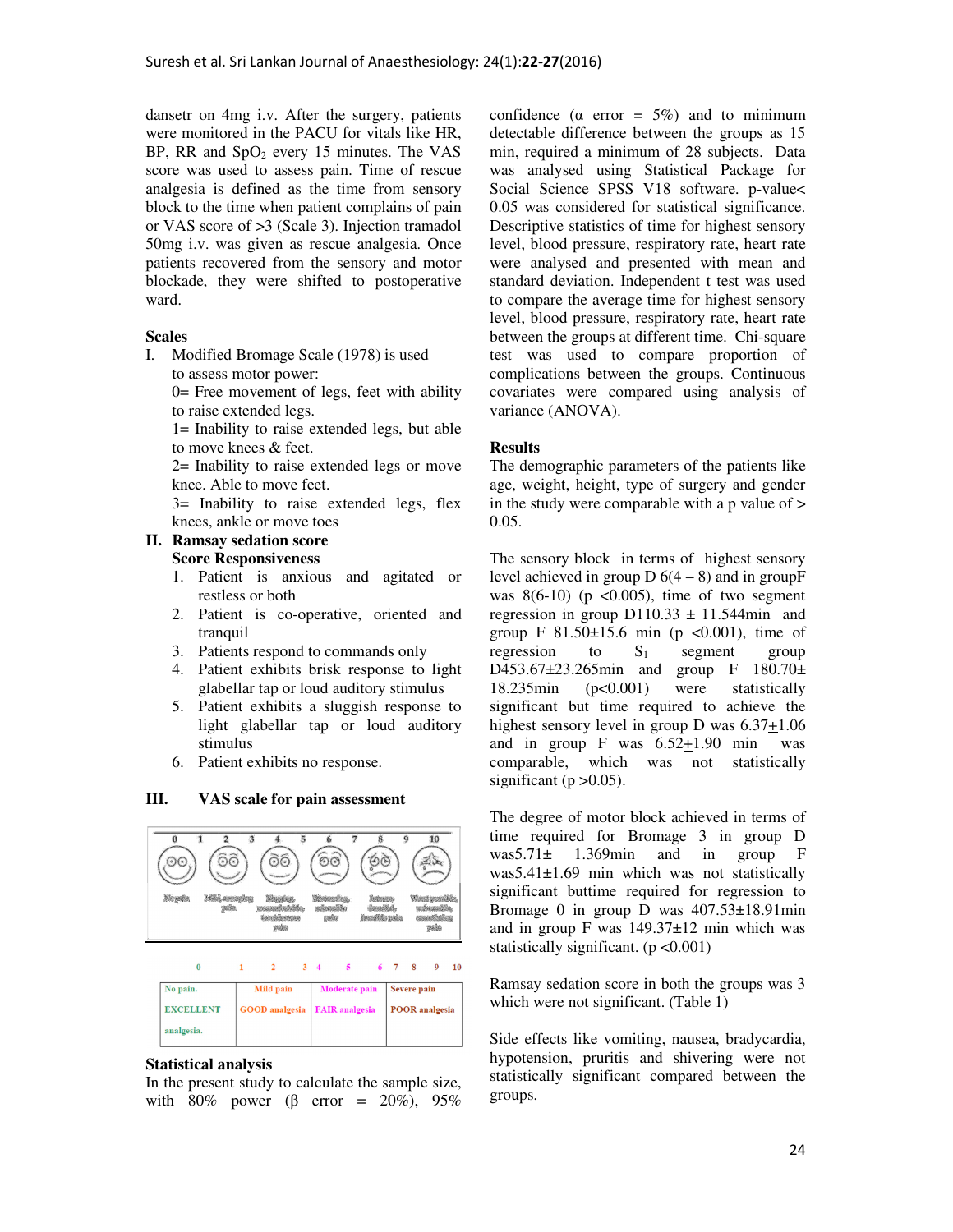Intrathecal dexmedetomidine and fentanyl with bupivacaine did not have much effect on vital parameters except for the decrease in heart rate in dexmedetomidine group which was  $sionification$  (Figure 1 and 2)

| <b>Characteristics</b>                                                                     | Group D                    | <b>Group F</b>                                   | <b>Remarks</b>                                              |
|--------------------------------------------------------------------------------------------|----------------------------|--------------------------------------------------|-------------------------------------------------------------|
| Age (years)                                                                                | $34.93 + 9.5$              | $34.93 + 9.5$                                    | >0.05                                                       |
| Sex<br>Male<br>Female                                                                      | 16<br>14                   | 13<br>17                                         | >0.05                                                       |
| Height (centimetres)                                                                       | $165.1 \pm 7.23$           | $156 \pm 11.1$                                   | >0.05                                                       |
| Weight (kilograms)                                                                         | $63.1 \pm 6.9$             | $59 + 6.9$                                       | >0.05                                                       |
| Time for Highest Sensory level                                                             | $6.37 \pm 1.06$            | $6.52 \pm 1.90$                                  | >0.05                                                       |
| <b>Highest Sensory Level</b><br>Achieved                                                   | $6(4-8)$                   | $8(6 - 10)$                                      | < 0.05                                                      |
| Time of two segments<br>regression                                                         | 110.33±11.54               | $81.50 + 15.6$                                   | < 0.001                                                     |
| Time of sensory regression to<br>S <sub>1</sub>                                            | 453.67±23.26               | $180.70 \pm 18$                                  | 50.05                                                       |
| Onset of Bromage 3                                                                         | $5.71 \pm 1.369$           | $5.41 \pm 1.69$                                  | >0.05                                                       |
| Regression to Bromage 0                                                                    | 407.53±18.91               | $149.37 \pm 12.$                                 | 50.05                                                       |
| Time to rescue analgesia                                                                   | 231.93±17.83               | $160.13 \pm 15$                                  | < 0.001                                                     |
| Sedation score                                                                             | $\overline{3}$             | $\overline{3}$                                   | >0.05                                                       |
| Complications<br>Nausea<br>Vomiting<br>Hypotension<br>Bradycardia<br>Pruritis<br>Shivering | 1<br>4<br>5<br>9<br>0<br>1 | 2<br>2<br>5<br>$\overline{\mathbf{c}}$<br>3<br>3 | >0.05<br>>0.05<br>>0.05<br>>0.05<br>>0.05<br>>0.05<br>>0.05 |

**Figure1**: Heart rate changes from baseline upto 120 minutes in both groups.



**Figure 2**: Mean Arterial Blood pressure changes in both groups



# **Discussion**

Neuraxial opioids provide good analgesia similar to systemic administration, but in small doses and concentrations with less risk of systemic side effects. Intrathecal opioids exert its effect by combining with opioid receptors in the dorsal horn of spinal cord and may have supraspinal spread and action. Fentanyl being lipophilic and more potent, addition of small doses to spinal anaesthesia can produce more rapid onset and better quality surgical block and lead to more rapid recovery of motor function and allow for earlier discharge after surgery $1.2$ .

Alpha 2 adrenergic receptor agonists like clonidine and dexmedetomidine have been the focus of interest for their sedative, analgesic, sympatholytic and haemodynamic stabilizing properties. Clonidine has been studied extensively than dexmedetomidine. Clonidine has been used intrathecally to prolong the sensory and motor block and reduce tourniquet pain. It prolongs and intensifies the effect of spinal anaesthetic by altering systemic absorption. Dexmedetomidine is a newer, highly selective drug in the same family, with a different more favourable pharmacokinetic profile. The analgesic property of dexmedetomidine is 8-10 folds more than clonidine. It has been recently used as a systemic analgesic and regional anaesthetic adjuvant both intrathecal and epidural to intensify and prolong the action of analgesics and local anaesthetics $3-5$ .

In the present study the highest mean sensory block, the mean time taken for two segment regression and the mean time taken for regression to  $S_1$  segment was statistically significant with p value of  $\langle 0.001 \rangle$  in group D in comparison to group F.Gupta et al<sup>6</sup>whocompared 5ug dexmedetomidine and 25ug of fentanyl with bupivacaine intrathecally found significant change in dexmedetomidine group with regard to time taken for two segment regression and time taken for regression to S1 segment.Fyneface-Ogan et al<sup>7</sup> used dexmedetomidine 2.5ug intrathecally found significant change in time to achieve highest sensory block and time taken for regression to S1when compared to fentanyl. Similar results were found in the study of Madhyet al<sup>8</sup>. The variations in the results may be due to varying doses (volume and concentration) of bupivacaine, fentanyl and dexmedetomidine used.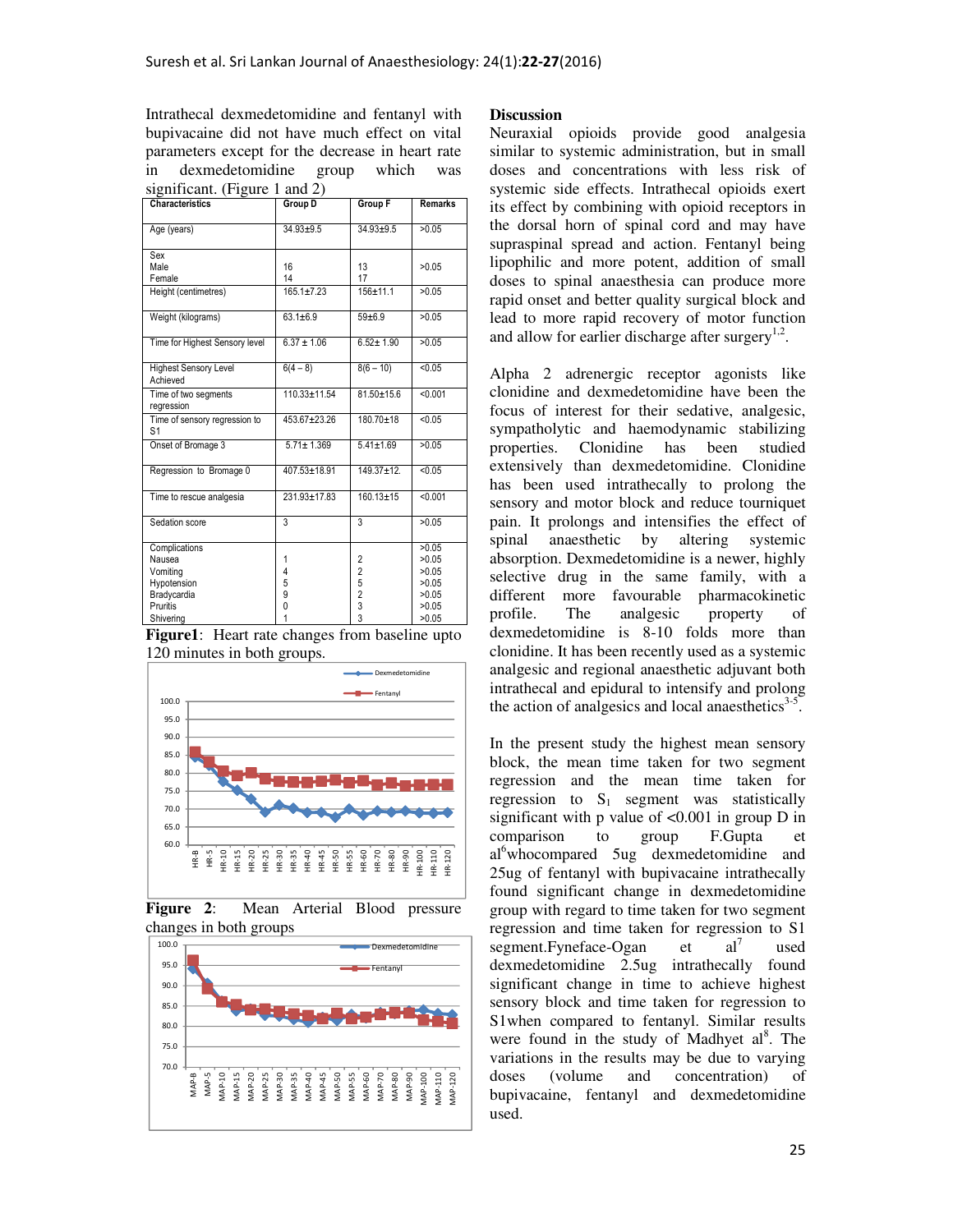The mean time taken for onset of Bromage 3 in group D and group F were comparable. The mean time taken for regression to Bromage 0 in group D was statistically significant with a p value of <0.001. Similar results were found in the study of Gupta et al<sup>1</sup> and Al-Ghanem et al<sup>5</sup>. Al Mustafa et al<sup>9</sup> who used varying doses of dexmedetomidine found statistically significant change in the onset of Bromage 3 and regression to Bromage 0.

The duration of analgesia is prolonged in dexmedetomidine group when compared to fentanyl. The mean time for rescue analgesia was significantly higher with dexmedetomidine. There is a wide variation in time for first rescue analgesia in dexmedetomidine and fentanyl groups in various studies of Gupta et al<sup>6</sup>, Eid et  $al<sup>10</sup>$  and Jamliya et al<sup>11</sup>. But dexmedetomidine produced prolonged analgesia when compared to fentanyl which was statistically significant in all the studies.

Intrathecal dexmedetomidine and fentanyl with bupivacaine did not have much effect on vital parameters except for the decrease in heart rate in dexmedetomidine group which was significant (p  $<$ 0.05). Similar observation was made by Mohammed et  $al<sup>12</sup>$ . It may be due to sympatholytic effect of dexmedetomidine.Gupta et al<sup>6</sup>, Al-Mustafa et al<sup>9</sup> and Tarbeeh et al<sup>13</sup> did not find much change between the groups.

The patients in both the groups had a sedation score of 2 or 3, which is not statistically significant with a p value of  $>0.05$ . This may be attributed to the sedative effects of both the drugs.

The side effects like nausea, vomiting, hypotension, decrease in saturation, pruritis and shivering during intraoperative and postoperative period were comparable (p>0.05). Similar observations were noted in Wahlander et  $al^{14}$ Gupta et al<sup>15</sup>, Ogan et al<sup>7</sup>, Bajwa et al<sup>16</sup>and El-Hennawy<sup>17</sup>.

# **Conclusion**

In our study comparing intrathecal dexmedetomidine and intrathecal fentanyl with bupivacaine, the results indicate that dexmedetomidine provides better sensory blockade in terms of highest sensory level achieved, time of two segments regression and

time of regression to  $S_1$  segment and prolonged motor blockade when compared to fentanyl. The hemodynamic stability and side effects were similar in both the groups.

We conclude that dexmedetomidine may find a place in regular clinical use as an intrathecal adjuvant with hyperbaric bupivacaine due to its improved quality of sensory and motor block characteristics when compared to fentanyl. Hence dexmedetomidine may be used as an alternate to fentanyl for intrathecal use.

# **References**

- 1. Gupta R, Bogra J, Verma R, Kohli M, Kushwaha JK, Kumar S. A Comparative study of intrathecal Dexmedetomidine and Fentanyl as adjuvants to Bupivacaine. J AnaesthClinPharmacol 2011;**27**(3):339-343. http://dx.doi.org/10.4103/0970-9185.83678 PMid:21897504 PMCid:PMC3161458
- 2. Brown LD. Spinal Anesthesia in Miller's anesthesia. Miller RD Editor. 7th edition Churchill Livingstone Elsevier Philadelphia, 2010;2:1611-1638
- 3. Pitkanen M. Techniques of Neural Blockade in Clinical Anesthesia in Cousins and Brindenbaugh's Neural Blockade in Clinical Anesthesia and Pain Medicine. Cousins MJ Editor. 4th edition. Lippincott Williams and Wilkins China; 2009:216-217.
- 4. Al-Ghanem S, Massad I M, Al-Mustafa M M, Khaled R Al-Zaben, Ibrahim Y Qudaisat, Ayman M Qatawneh, Hamdi M Abu-Ali. Effect of adding Dexmedetomidine versus Fentanyl to intrathecal Bupivacaine on spinal block characteristics in gynecological procedures: A double blind controlled study. American Journal of Applied Sciences 2009;**6**(5):882-887. http://dx.doi.org/10.3844/ajassp.2009.882.887
- 5. Gupta R, Bogra J, Verma R, Kohli M, Kushwaha JK, Kumar S. Dexmedetomidine as an intrathecal adjuvant for postoperative analgesia. Indian J Anaesth 2011;**55**(4):347-351. http://dx.doi.org/10.4103/0019-5049.84841 PMid:22013249 PMCid:PMC3190507
- 6. Fyneface Ogan S, Job OG, Enyindah CE. Comparative effects of single shot intrathecal Bupivacaine with Dexmedetomidine and Bupivacaine with Fentanyl on labor outcome. ISRN Anesthesiology. 2012;**2012**:1-6. http://dx.doi.org/10.5402/2012/816984
- 7. Mahdy WR, Abdullah SI. Effect of adding dexmedetomidine versus fentanyl to intrathecal bupivacaine on spinal block characteristics and neonatal outcome in uncomplicated ceasarean delivery: A randomized double blind placebo